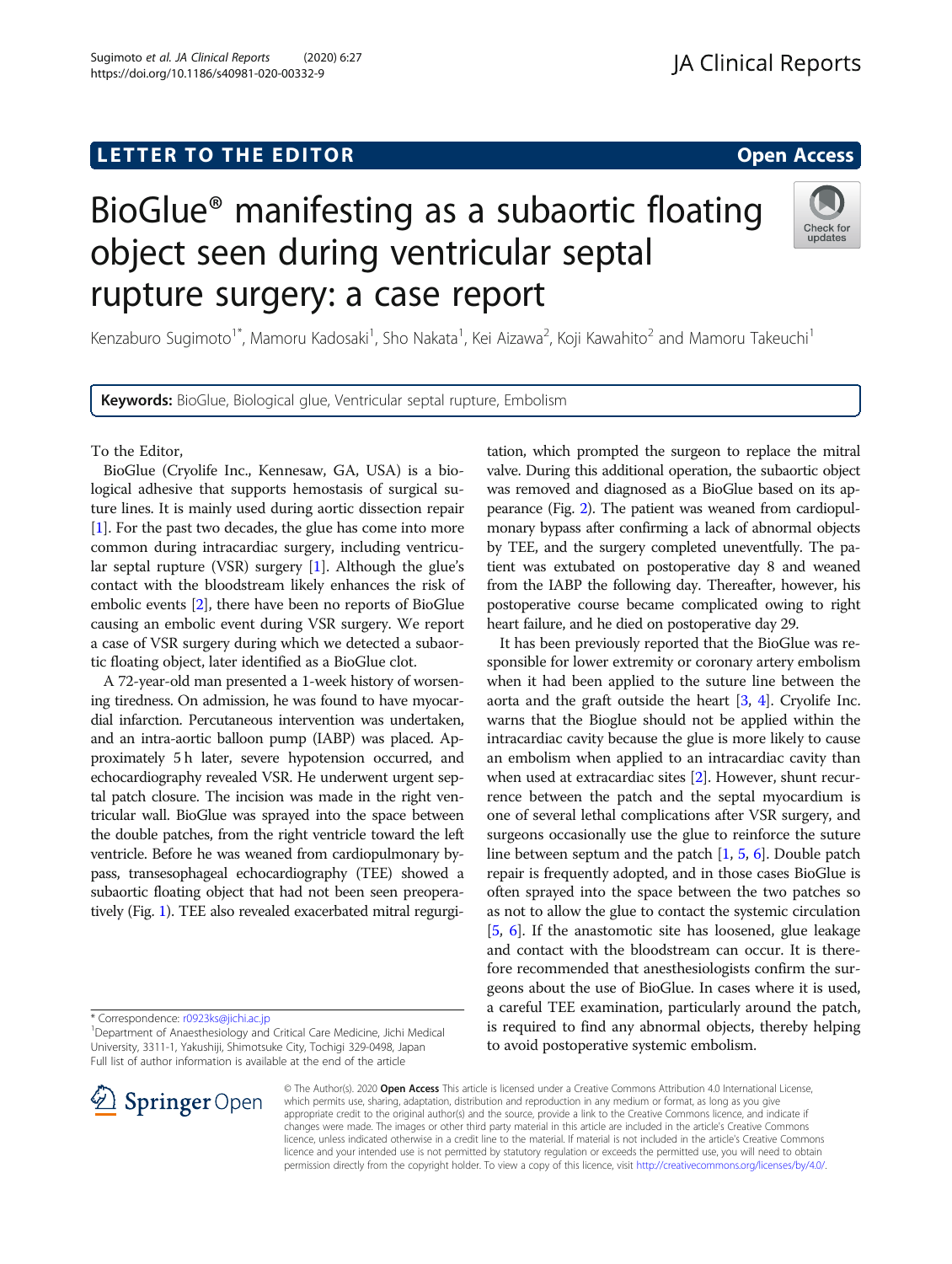<span id="page-1-0"></span>Sugimoto et al. JA Clinical Reports (2020) 6:27 Page 2 of 3